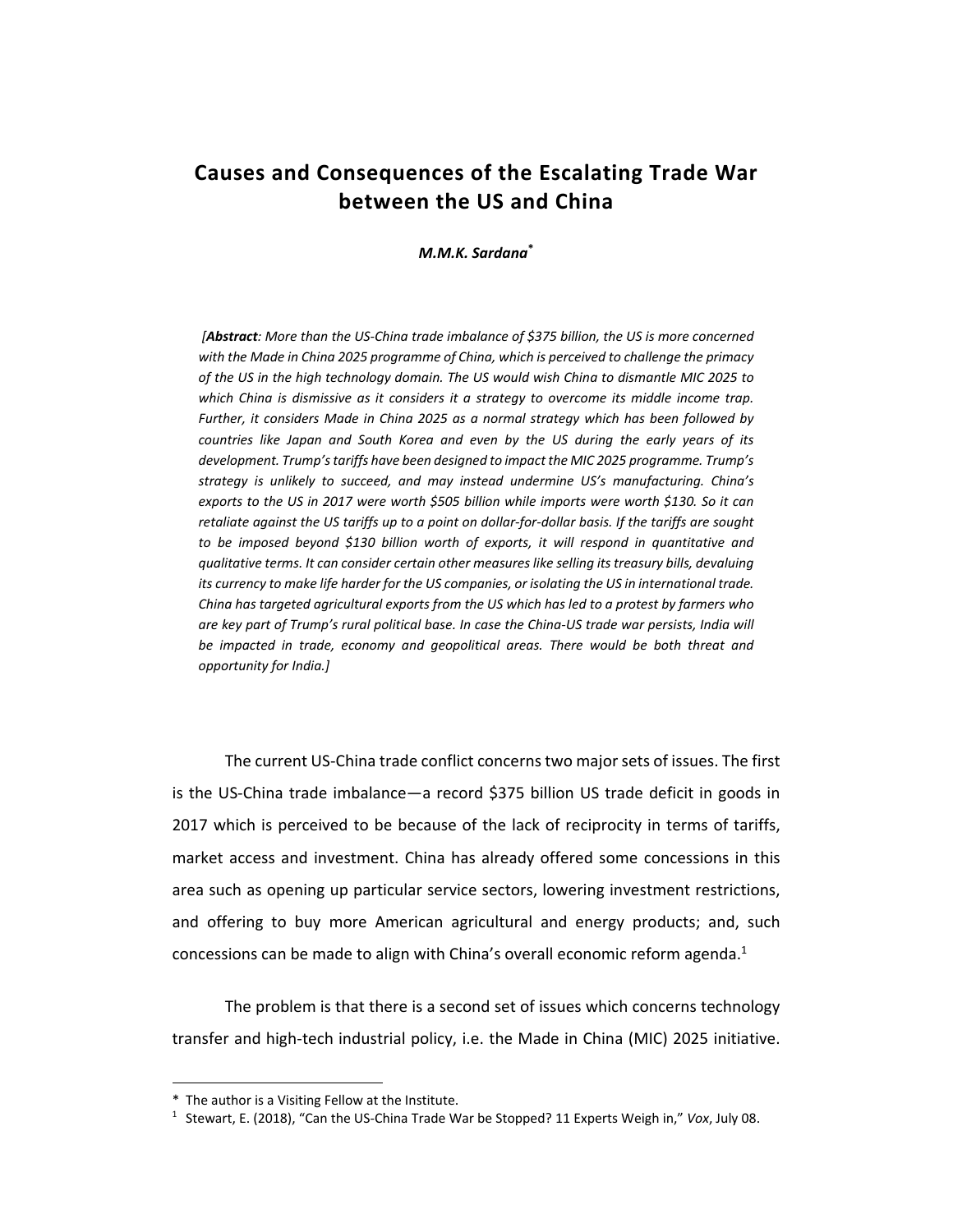$\overline{a}$ 

The US has demanded that the Chinese government abandon the plan altogether or face punitive tariffs. The US government believes that the state-led financing associated with MIC 2025 will enable Chinese companies to unfairly compete and dominate over strategic industries, especially food, fuel, medicine, and semiconductors (where US companies are presently global leaders). China, on the other side, views it as critical to its plan to transform the country into a high-tech power. On this second set of issues, there is no compromise in sight so far.<sup>2, 3</sup>

Made in China 2025 is a strategy that aims to upgrade China's industrial sector by shifting the country's economy to higher value‐added manufacturing sectors such as robotics, aerospace, and energy‐saving vehicles. The stated objective of this programme, released in 2015, is for China to become a major competitor in advanced manufacturing, a sector dominated by high‐income, developed countries such as the US. Until now China has relied on manufacturing and exporting basic consumer goods like clothing, shoes and consumer electronics to drive the country's growth. In these lower-value, low-wage sectors, China mainly competes with other developing countries like Mexico, Brazil, South Africa, India, Vietnam and Taiwan. But to escape the middle‐income trap, China will have to move towards high‐tech industries and that is where the MIC strategy comes in. This programme involves government subsides, heavy investments in research and innovation, and targets for local manufacturing content. It also builds on earlier government policies that encouraged or required foreign companies seeking access to the Chinese market to enter into joint ventures with, and transfer technology to, domestic firms. Trump argues that MIC 2025, with the support of state funding, puts the US companies at an unfair disadvantage. However, these policies are not unique to China—these are standard tools for developing countries wishing to catch up with the richer, industrialised West. Japan, South Korea, Taiwan, Hong Kong, and Singapore used similar policies to foster economic growth and raise incomes. From the Chinese perspective, the proposition is straightforward. If foreign multinationals are going to reap profits from producing and

<sup>2</sup> Institute for Security & Development Policy (2018), *Made in China 2025 – Backgrounder***,** June.

<sup>3</sup> Hopewell, K. (2018), "What is 'Made in China 2025' – And Why Is It a Threat to Trump's Trade Goals?" *The Washington Post*, May 03.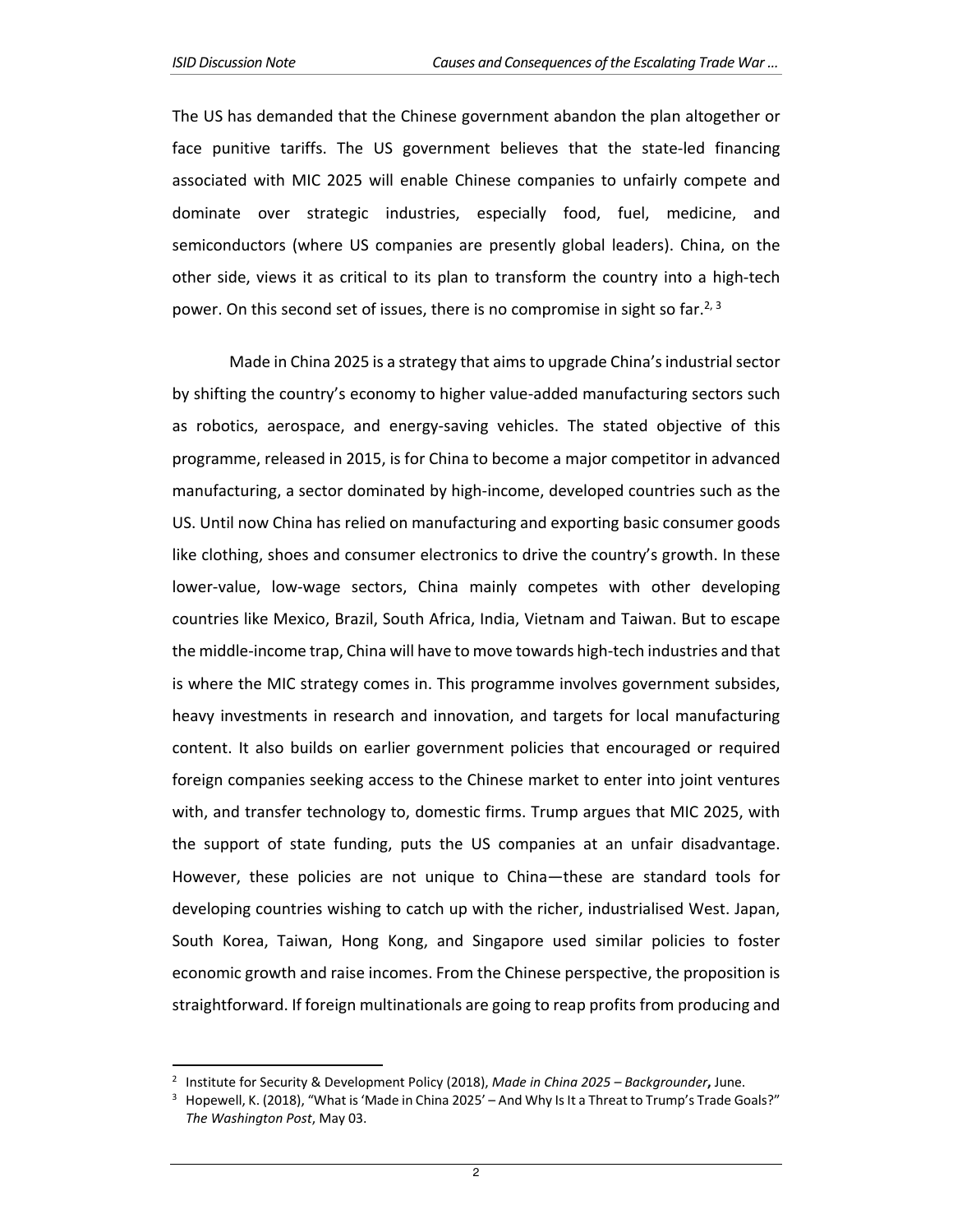selling goods in the large Chinese market, it should be able to take advantage of such investment to aid its own development. Even advanced industrialised states, including the US, relied on state intervention and protectionist policies during their own stages of economic development.

Though China has now become a major economic power, it continues to be a developing nation with a per capita income of just \$8000 compared to \$56000 of the US. Though China has achieved success in fostering economic development and reducing poverty, it faces challenges in boosting incomes to anywhere close to the level of advanced economies. China's continued economic development will bring it increasingly into direct competition with the United States, which is why Trump has explicitly stated that the proposed US tariffs are designed to impede the MIC 2025 programme. However, this strategy is unlikely to be effective; rather, it may undermine US manufacturing instead of boosting it. Currently, the US imports only limited high-tech products from China; however, over half of its imports are intermediates that are used to manufacture high‐tech goods in the US which are then exported to China and other countries. The 25 per cent tariff on "high-tech" imports from China will harm the competitiveness of US's high-end manufacturers across various sectors. Retaliatory tariffs imposed by China on American goods would expose them to the double‐whammy of increased costs alongside reduced access to the Chinese market—the largest market for many of US's exports.

Tariffs are unlikely to significantly disrupt China's industrial development and/or its MIC 2025 programme as China is not critically dependent on the US market, which accounts for just 18 per cent of China's exports. High-tech products developed through the MIC 2025 initiative will rely in the first instance on sales to the country's enormous domestic market and much later seek to compete in advanced economies. Thus, even if access to the US market is cut off, it would not hamper the development of China's advanced industries. Trump's tariffs may not be able to achieve their stated

3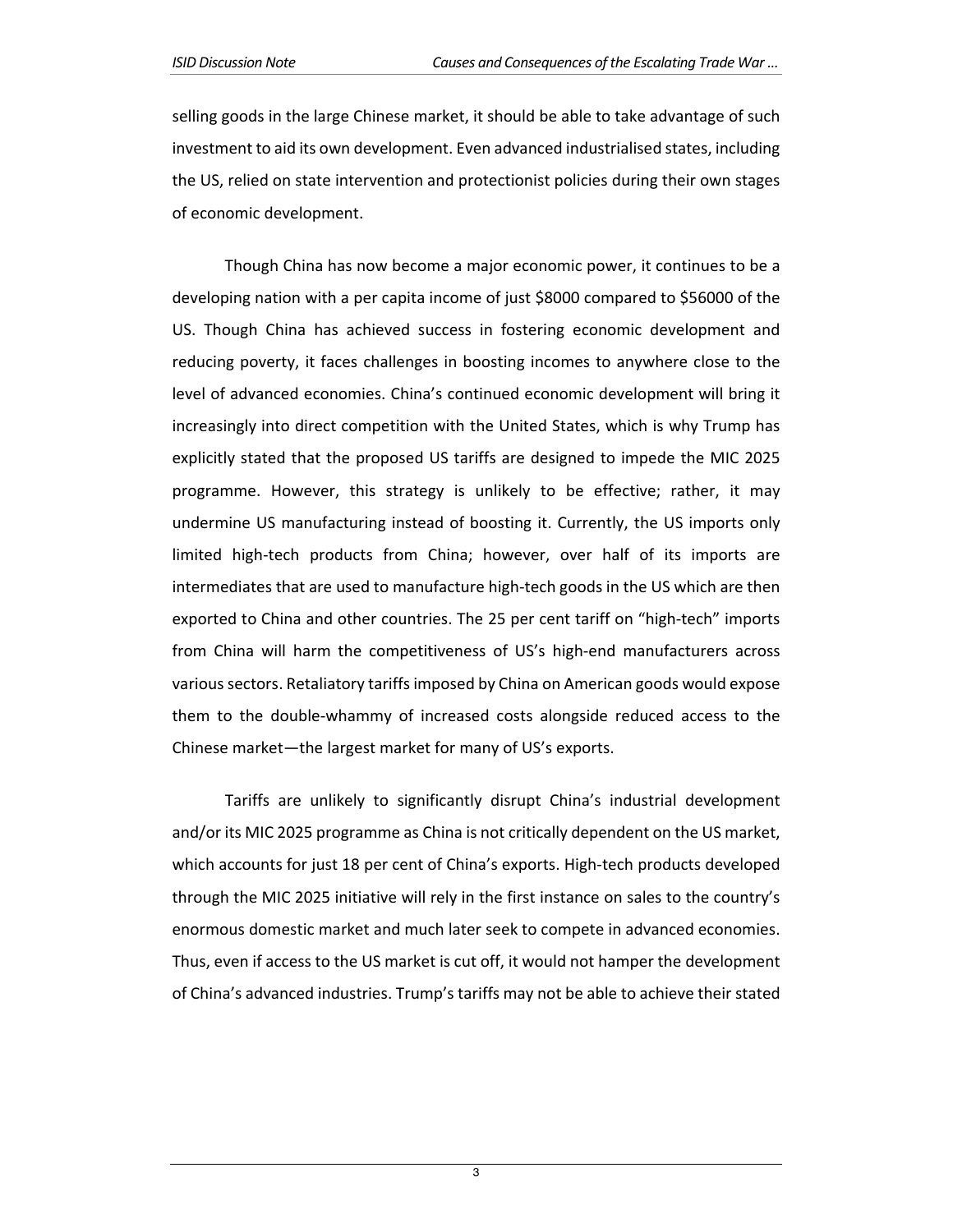l

goals; however, the trade war between the two countries has the potential of damaging the global economy.4

The total value of goods imported from China into the US in 2017 was \$505 billion and goods exported to China from the US were worth \$130 billion. On June 15, 2018, when the US announced that it was to impose tariff on US \$50 billion worth of Chinese products, China immediately issued a statement announcing its retaliatory measures, with a detailed list of US products that Beijing would target for additional import duties. When Trump announced tariffs on another US\$200 billion of goods, Beijing responded that it would adopt quantitative and qualitative countermeasures without providing specifics.

As China only imports \$130 billion worth of US goods, there is no way it can match the US's tariff threat of dollar-for-dollar. On July 20, 2018, in an interview Trump announced that he was ready to take a more aggressive approach by imposing tariffs on the entire import of goods from China. China chose not to respond immediately.<sup>5</sup>

If China cannot do tit‐for‐tat tariffs any more, there are four possible ways to hit back at the US.

- 1. **Stop buying US Treasury:** China is one of the largest holders of US Treasury, owning about \$1 trillion bonds in 2017. It could decide to sell off its holding or stop buying new US bonds, thus impacting the US economy. China, however, would not choose this option as it would make its own holdings lose value.
- 2. **Devaluing the Yuan:** Devaluing the Yuan is the most effective way to offset the impact of tariffs.
- 3. **Make life harder for American companies:** The Chinese government has a lot of sway over its people, who may be encouraged not to travel to the US for tourism purposes and also to quit buying American goods. Further, the

<sup>4</sup> Leng, S. (2018), "Why is Beijing Unusually Muted since Donald Trump's Latest US\$500 Billion Trade War Threat?" *South China Morning Post*, July 22.

<sup>&</sup>lt;sup>5</sup> Borzykowski, B. (2018), "4 Powerful Weapons China has in its Arsenal to Win the US-China Trade War," *Yahoo Finance*, July 20.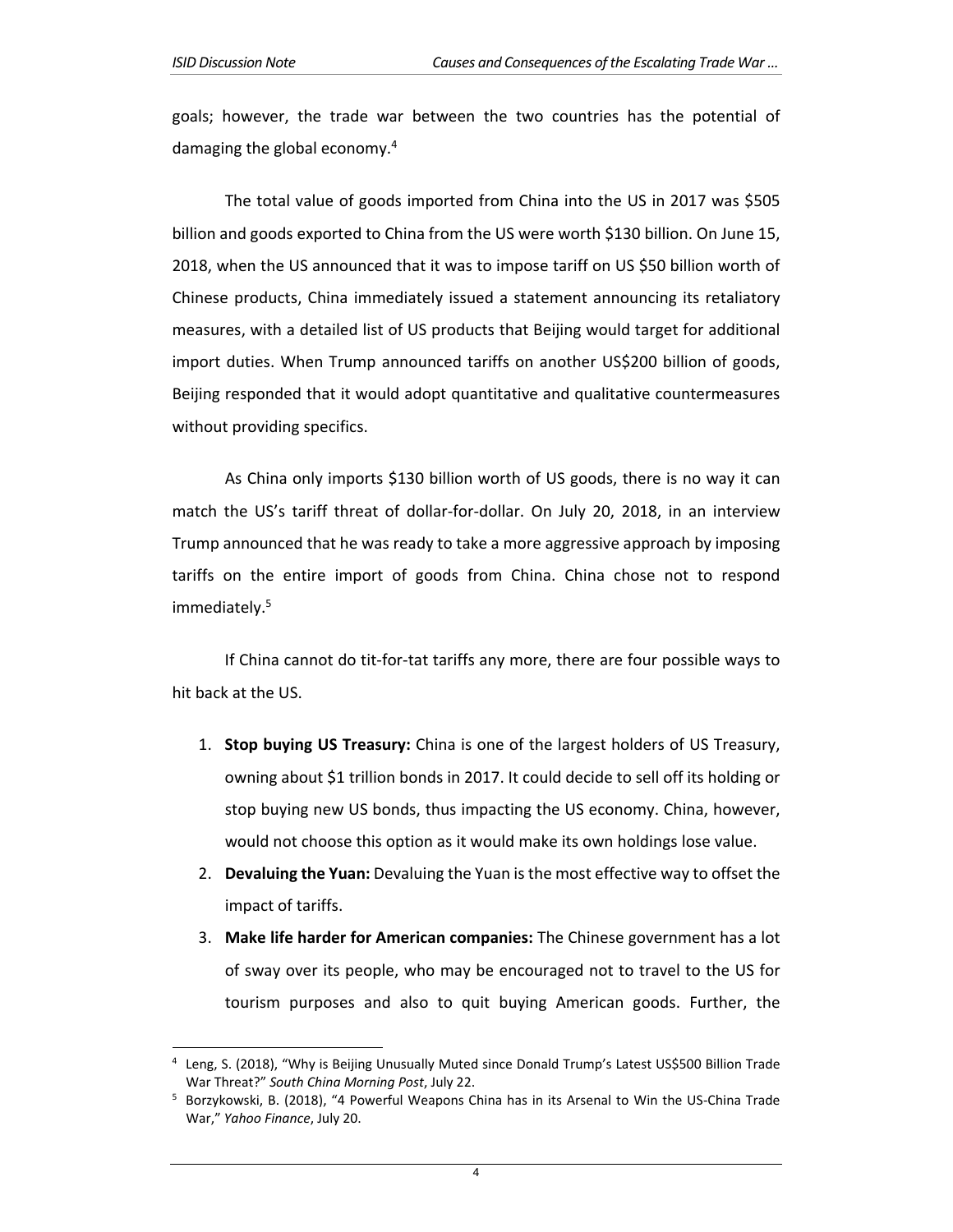l

processes can be towards slowing down cash transfers and increase the regulatory burden on American Companies.

4. **Isolate the US:** Already, China is courting Europe and there are talks between Canada and China. China could work out arrangements with countries of the Trans-Pacific and reduce or eliminate tariffs among them.<sup>6</sup>

In fact there are indications that the trade war that the US started will profoundly reshape the global economy. Impetus is being built up for the EU and Asia to speed up the opening of their markets to forge closer economic ties as it would lead to even faster growth than in the last decade in trade between the EU and Asia, accompanied by rising investment. Outside the US, a new sense of urgency is afoot to fast-track regional free trade agreements. As soon as Trump pulled out of the Trans-Pacific Partnership, a fresh agreement was signed by countries on both sides of the Pacific. Within Asia, China and Japan are seeking to mend fences. A direct consequence of the Trump trade war thus is a faster and wider economic integration outside of the US, accelerating the shift of global economic centre of gravity toward Asia. As Europe and Asia forge closer economic ties, their tariffs against each other's export will come down and business operations in these countries would become more efficient, innovative and dynamic. The network of global supply chains that has revolutionised the nature of trade and investment since the 1980s will expand and become more productive and more densely intertwined across Europe and Asia while withering in the US. While 326 million American consumers are increasingly 'protected' by Trump's tariff wall, over four billion consumers in Europe and Asia will thrive and enjoy more, better and cheaper products and services provided by competitive and creating businesses.7

<sup>6</sup> Hedrick-Wong, Y. (2018), "How the U.S.-China Trade War will Transform the Global Economy," *Forbes*, July 13.

<sup>7</sup> Partington, R. (2018), "IMF Warns Trump Trade War Could Cost Global Economy \$430 Billion," *The Guardian*, July 16.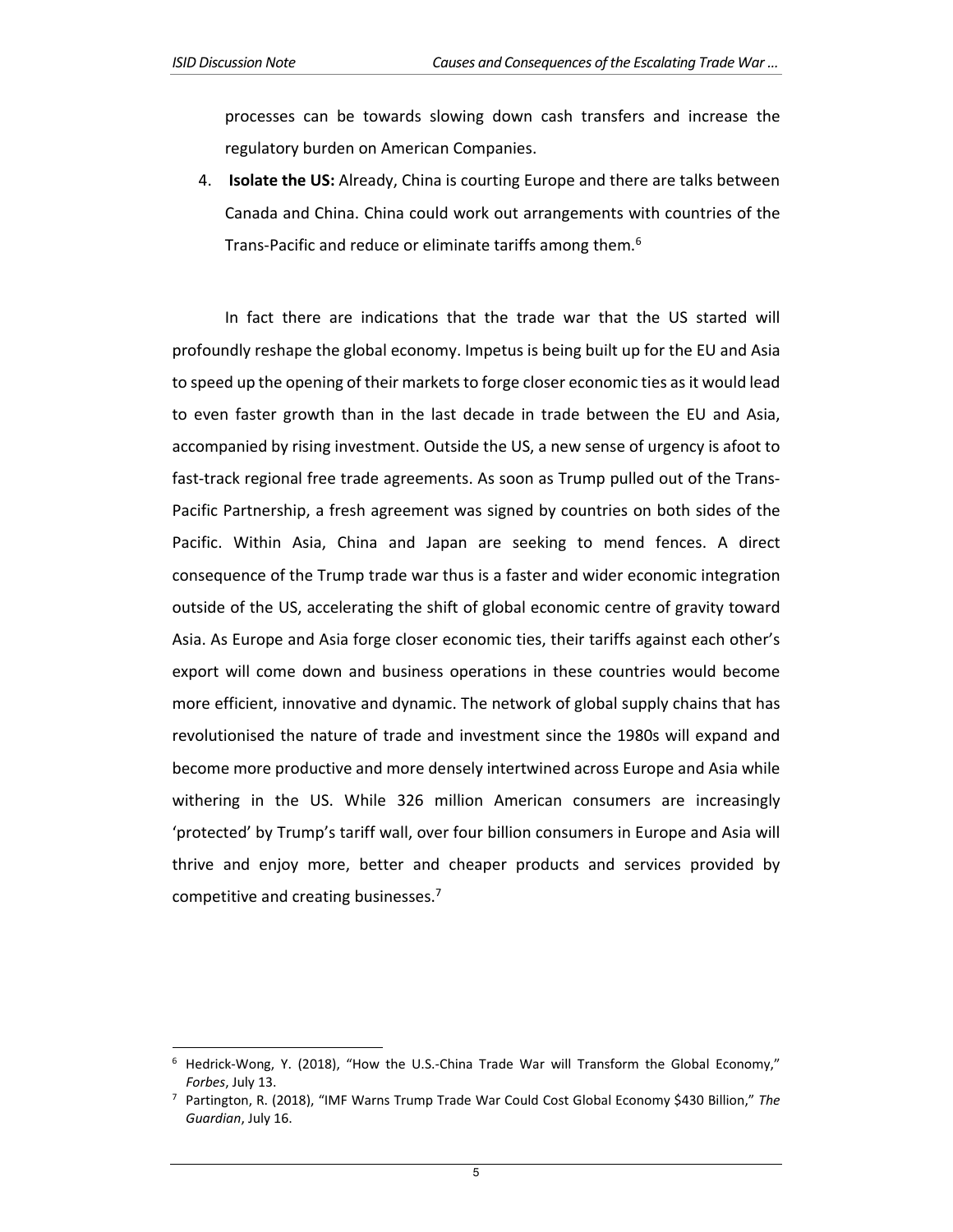l

The IMF, in its *World Economic Outlook* report of July 2018, warned that the Trump trade war could cost the global economy \$430 billion and that the US could be 'focus of global retaliation' in tariff dispute. The current threats made by the US and its trading partners risked lowering global growth by as much as 0.5% by 2020, or about \$430 billion in lost GDP worldwide.<sup>8</sup>

The Chinese have been clever in targeting products such as soybean that impact American farmers, thereby adversely affecting Trump's base in the US heartland. Similarly, Trump's tariffs have carefully refrained from impacting US consumer goods (at least until July 6, 2018) to minimise the impact on the public. It would be a bigger problem for the US if the impact is perceptible as it would play out in full public view, unlike China who can tightly control the discourse. For example, a study of the US tariffs on imports that came into effect in January 2018 (washing machines and solar panels) and March–June 2018 (steel and aluminium) show that 16 US jobs will be lost for every steel or aluminum producing job gained, totaling over 400,000 net lost jobs. The consequence has been that there is split between US companies and workers in two camps: those who make the metals and gain tariff protection, and those who must buy the metals and pay higher prices.<sup>9</sup>

In case of persistent and long drawn trade war between the US and China, India will be impacted in three areas: trade, economy and geopolitics.

**Trade**: In the short to medium term, there are opportunities for India. India will benefit as levies are slapped by China on products like soybean originating from the US while these have been brought down to zero per cent for import from India, South Korea, Bangladesh, Laos, and Sri Lanka. China sourced as high as 36,148,312 tons of soybean in 2016–17 from the US, which has now dropped to almost zero. This presents a huge opportunity for India. Similarly, if Chinese

<sup>8</sup> Behsudi, A. (2018), "Farm Groups Go On Anti‐tariff Blitz after Trump Offers Trade Aid," *Politico*, July 26.

<sup>&</sup>lt;sup>9</sup> Talukdar, S. (2018), "US-China Trade War: India May Make Geopolitical Realignments, But Economy May Suffer Hammer Blow," *Firstpost*, July 06.